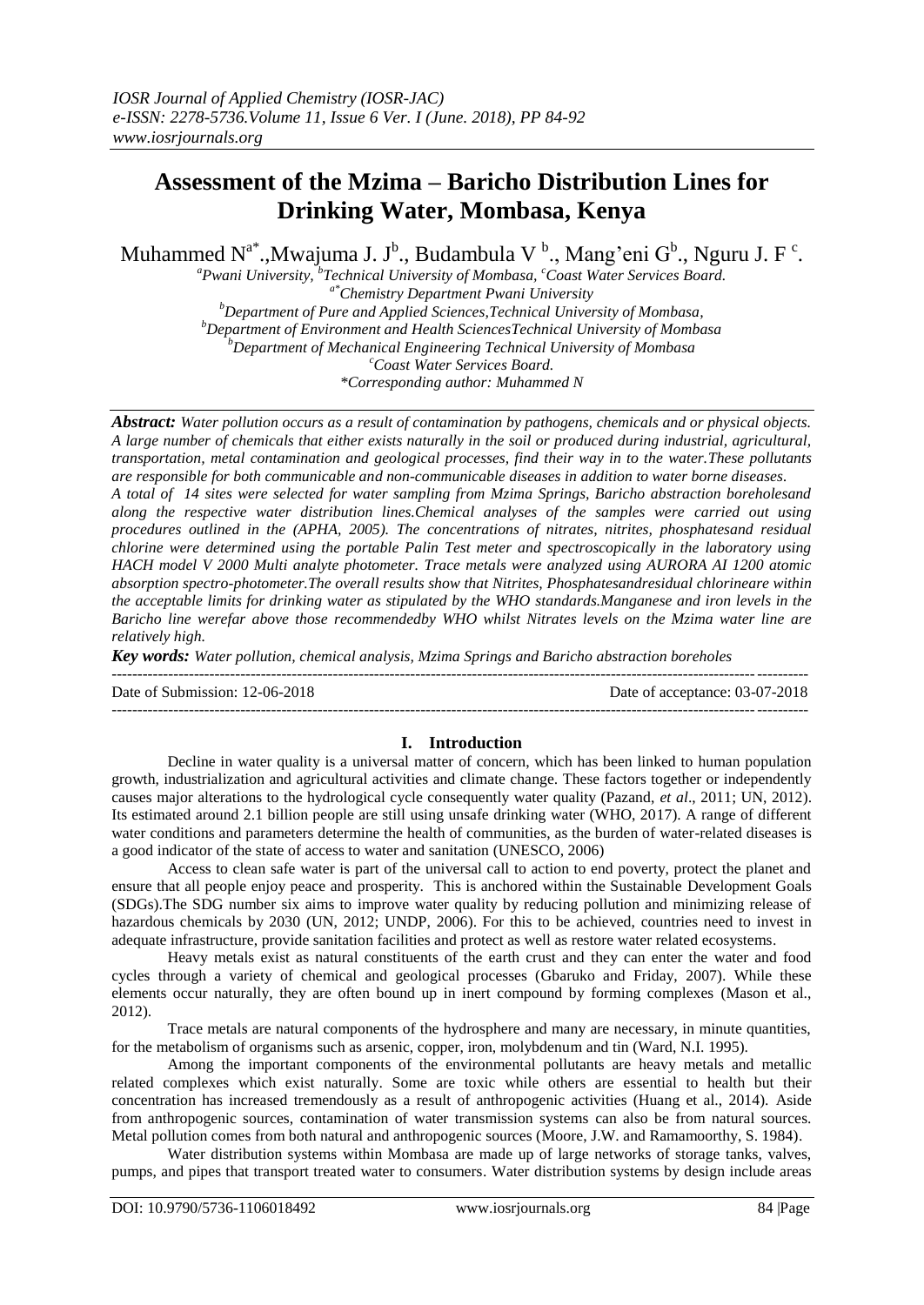of vulnerability where contamination can occur. Corrosion of water pipelines, weak valves, and fixtures, can cause the degradation of drinking water quality during low pressure sessions. As water flows through distribution systems, it comes into contact with a wide range of suspended materials, some of which can cause significant changes to the quality such as disinfection agents and water additives react with organic and inorganic materials to generate toxic by-products in the water supply.

The distribution system within Mombasa is among the key component of public water supplies yet to be adequately addressed in national efforts to eradicate waterborne disease. Corrosion of the water pipelines, valves, and fixtures may lead to infiltration of heavy elements of both organic and inorganic contaminants (Galadima et al., 2011), exposing the public to chronic and life threatening disorders.. Many of these compounds exist naturally, but their concentration has increased as a result of anthropogenic activities (Huang et al., 2014)

Provision of safe drinking water and sanitation are thus some of the major challenges facing rapidly expanding urban centers such as Mombasa, and have been recognized as some of the major developmental challenges Kenya has in meeting the Millennium Development Goal of reducing by half the proportion of people without sustainable access to safe drinking water by 2015 in the Kenya Vision 2030, (UNEP, 2007).

The physical and chemical parameters were analyzed and the results compared to WHO (2004; 2011) drinking water standards to determine the quality of drinking water in Mombasa Island. Although fluoride is an important parameter in drinking water it was not done as its distribution and concentration is similar to that of fluoride rich volcanic rocks, since the coast does not have volcanic rocks fluoride in its waters is almost negligible (Nair, Manji and Gitonga1984).

## **II. Materials And Methods**

#### **2.1.0 Study site**

Mombasa County is an island city located on the coastal lowland of Kenya with extensive low-lying areas rising from 8m above sea level in the east to about 100m in the west with an area of about 15  $\text{km}^2$ , where the weather is influenced by monsoon winds. Apart from the Mzima springs, the coastal region in general receives surface water supplies from Baricho, Marere and from the Tiwi boreholes in the south coast area. Generally, Mombasa County receives  $130,000 \text{ m}^3$  of water against a demand of 200,000 m<sup>3</sup>daily according to NWCPC (2000) to serve the population of 1 million (KNBS, 2009) and whose main water source is 220 km from the city.

Two of the four water sources supplying water to the Mombasa municipality were studied; these are the Mzima and Baricho water sources as shown in figure 1. Samples were collected from the initial water sources of Mzima Springs and the Sabaki River, and along the distribution lines.

**2.1.1 Mzima Pipeline System:** Mzima Springs are located south west of the Chyulu Hills in Tsavo West National Park. The springs have been gauged since 1951 and shown a flow variation between 2.6 m<sup>3</sup>/s (225,000)  $\text{m}^3/\text{day}$ ) and 5.9 m<sup>3</sup>/s (510,000 m<sup>3</sup>/day) with a mean of 3.5 m<sup>3</sup>/s (302,000 m<sup>3</sup>/day). The current abstraction is about  $0.4 \text{ m}^3/\text{s}$  (35,000 m<sup>3</sup>/day). Water from the spring's flows through three large pools: Hippo pool, Long pool and Chalk beach pool before discharging into the Mzima River, which is 4 km further downstream.



DOI: 10.9790/5736-1106018492 www.iosrjournals.org 85 |Page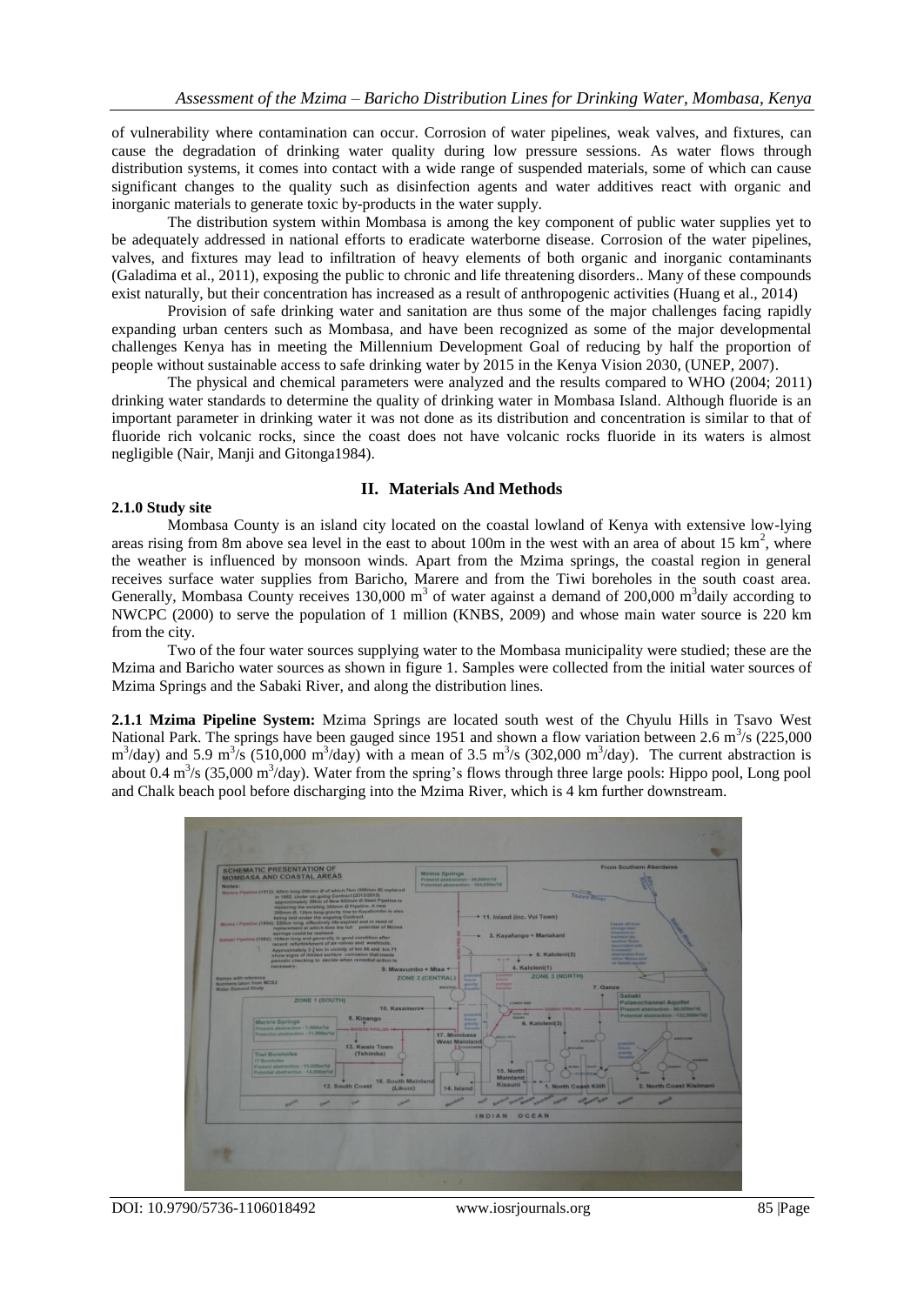## **Figure1:** The Coastal Water supply system

Mzima pre-stressed concrete pipeline is 220 km long and the diameter of the pipeline ranges from 0.91 m to 0.53 m and has been in operation for 50 years. Certain sections of the pipeline are prone to bursts or leakages and due to this about 15 km of the pipeline have already been replaced by steel pipes. The springs are located at an altitude of 680 m above sea level and therefore water flows by gravity to Mombasa Island (No pumping) as shown in figure 1.

**2.1.2 Baricho Water Works:** Water from Baricho Water Works is pumped through the pipeline to Nguu - Tatu Reservoirs of capacity 18,000 m<sup>3</sup> which are located 10 km from Mombasa. The size of the pipeline ranges from 600 to 800 mm in diameter. From the reservoirs; water is conveyed to Mombasa North Mainland through a 0.51 m diameter gravity trunk line to Kisauni as shown in figure 2.



**Figure.2:** The Mzima and Baricho water supply Line

## **2.2 Sample collection and treatment**

A total of 24 water samples were collected from Mzima Springs, Baricho abstraction boreholes, and along the respective water distribution lines during the dry and rainy season. Collection was done in14 sites, representing the distribution system such as the; Chlorination tanks, booster dose tanks and break pressure tanks were also measured which were in very old and rusty state. 500 ml Pyrex glass stoppered bottles cleaned with  $HNO<sub>3</sub>$  were used for sample collection. All bottles were rinsed with deionized water. All samples were then packed in ice-boxes for transport to the laboratory. The concentrations of manganese, nitrates, nitrites, phosphates, free residual chlorine and pH, were determined using the portable Palin Test meter and spectroscopically in the laboratory using HACH model V 2000 Multi analyte photometer. Trace metals were analyzed using AURORA AI 1200 atomic absorption spectro-photometer. Samples were further analyzed in the laboratory for the major ions employing standard methods described in Standard Methods for the Examination of Water and Waste Water (APHA, 2005).Atomic Absorption Spectrophotometer (AAS) was used for the determination of trace metals namely Iron (Fe), Manganese (Mn), Copper (Cu), Zinc (Zn), Cadmium (Cd), and Lead (Pb). UV-Visible Spectrophotometer was used to determine the cations ( $PO<sub>4</sub><sup>3</sup>$  and,  $NO<sub>3</sub>$ ) concentrations.

## **III. Results and Discussions**

All the samples that were collected from both Mzima and Baricho water lines were very clear and had no visible colour (colorless and odorless) although the storage tanks at the source point were very rusty due to corrosion.

### **3.1 The Mzima Water Line**

Samples were collected from the Mzima water line and their mean nutrient levels were analyzed as shown in table 1. All the 7 sampling sites has produced parameters which some were within the WHO limits and some above like nitrates  $(NO_3)$  as shown in table 1. The pH, chlorine, nitrite and phosphates values were all within the accepted limits, although Nitrates were higher in all the sampling sites with the highest value at the Voi sampling site.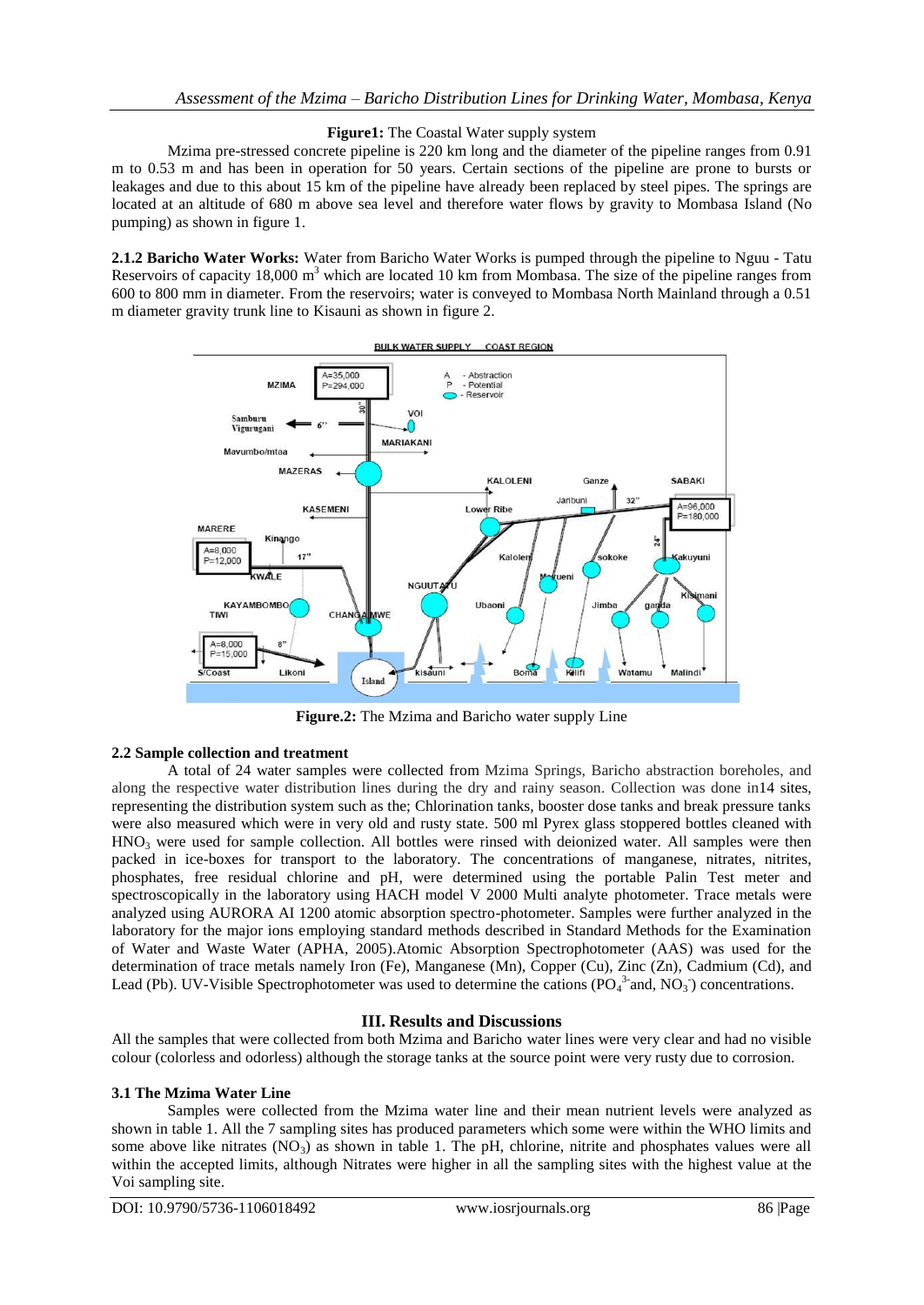| <b>Sample Site</b> | рH          | Cl          | NO <sub>3</sub> | NO <sub>2</sub> | PO <sub>4</sub> |
|--------------------|-------------|-------------|-----------------|-----------------|-----------------|
| Mzima springs      | 7.65        | 0.01        | 1.20            | 0.00            | 0.01            |
| <b>Tsavo</b> west  | 7.70        | 0.01        | 6.20            | 0.00            | 0.01            |
| Tsavo east         | 7.69        | 0.01        | 6.23            | 0.00            | 0.01            |
| Voi                | 7.75        | 0.08        | 6.60            | 0.00            | 0.04            |
| Maungu             | 7.74        | 0.06        | 5.90            | 0.00            | 0.04            |
| Mariakani          | 7.79        | 0.06        | 5.45            | 0.00            | 0.03            |
| Mazeras            | 7.84        | 0.14        | 5.41            | 0.01            | 0.05            |
| <b>WHO</b>         | $6.5 - 8.5$ | $0.2 - 0.5$ | 5.00            | 0.03            | 0.05            |

**Table 1:** Mean Parameter Levels in Mzima Water Line

## **3.2 The Baricho Water Line**

Samples were collected from the Baricho water line and their mean parameter levels were analyzed as shown in table 2. All the 7 sampling sites has produced parameters which were within the WHO limits

| <b>Table 2.</b> Mean't alameter Levels in Darlette Water Line |             |             |                 |                 |                 |  |  |  |
|---------------------------------------------------------------|-------------|-------------|-----------------|-----------------|-----------------|--|--|--|
| <b>Sample Site</b>                                            | рH          | Cl          | NO <sub>3</sub> | NO <sub>2</sub> | PO <sub>4</sub> |  |  |  |
| Baricho                                                       | 8.20        | 0.22        | 1.66            | 0.01            | 0.01            |  |  |  |
| Sabaki                                                        | 8.12        | 0.21        | 1.60            | 0.01            | 0.02            |  |  |  |
| Mbale                                                         | 8.09        | 0.20        | 1.52            | 0.01            | 0.01            |  |  |  |
| Jaribuni                                                      | 7.85        | 0.11        | 2.14            | 0.01            | 0.03            |  |  |  |
| Chonyi                                                        | 7.93        | 0.11        | 2.03            | 0.03            | 0.02            |  |  |  |
| Kaloleni                                                      | 7.84        | 0.18        | 2.17            | 0.02            | 0.01            |  |  |  |
| Nguutatu                                                      | 7.97        | 0.20        | 2.16            | 0.05            | 0.01            |  |  |  |
| <b>WHO</b>                                                    | $6.5 - 8.5$ | $0.2 - 0.5$ | 5.00            | 0.05            | 0.05            |  |  |  |

**Table 2:** Mean Parameter Levels in Baricho Water Line

## **3.3 Temperature**

Temperature plays an important role in the physical, chemical and biological qualities of water (Park and Fayer, 2007) as it determines various parameters such as pH, conductivity, saturation level of gases and various forms of alkalinity etc. The speed of a chemical reaction in water increases as the temperature of the water increases which may reduce the solubility of gases and amplifies the taste and odour.

The temperature of the water was generally cool; the temperature values were in the range of  $24.125 -$ 25.967 <sup>o</sup>C respectively as shown in figure 3. Cool water is generally more palatable than warm water, and temperature will have an impact on the acceptability of a number of other inorganic constituents and chemical contaminants that may affect taste. High water temperature reduces the ability of water to hold essential dissolved gases like oxygen and may increase problems related to taste, odour, colour and corrosion (WHO, 2011).



**Figure 3:** Comparison of temperature between the source and user point

Comparison of temperatures at water source and at user point has shown an increase in temperature on both the Baricho (BR) user point and Mzima (MZ) user point than from their respective sources as shown in figure 3. The annual mean temperature is  $26.4 \text{ °C}$  and it can reach a maximum of 32  $\text{ °C}$ , therefore the temperature obtained in this study is considered normal as it's closely reflected the ambient air temperature.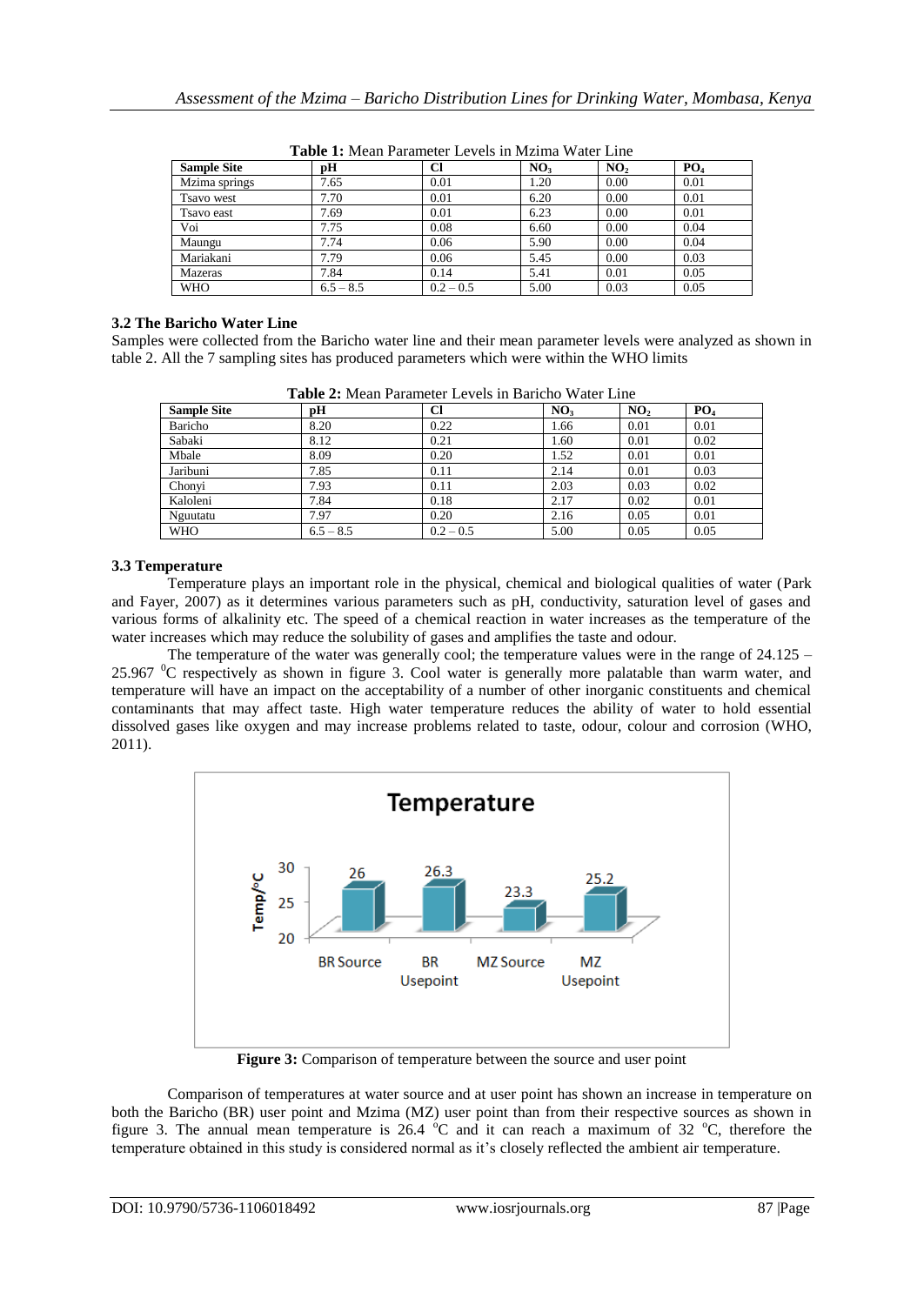# **3.4 pH**

The pH for both the source point and user point as shown in figure 4 were within the acceptable range of WHO 6.5 - 8.5. The comparison of pH at water source and at user point has shown an increase on the Mzima (MZ) user point than from the source as shown in figure 4. This is likely due to recontamination during transportation and storage

The pH of the water entering the distribution system must be controlled to minimize the corrosion of water mains and pipes in household water systems. Failure to do so can result in the contamination of drinkingwater and in adverse effects on its taste and appearance. Since it is one of the most important operational water quality parameters, a control is necessary at all stages of water treatment to ensure satisfactory water. The pH is also a useful indicator of the chemical balance in water.



Figure 4: Comparison of pH between the source and user point

The pH should preferably be less than 8.5 and greater than 7.0for effective disinfection with chlorine. A lower pH than this will mean the water is likely to be corrosive & within the distribution system pH to be ideally less than 8.5. Failure to minimize corrosion can result in the contamination of drinking-water and affects its taste and appearance. A higher pH of greater than 7 contributes to the stability of water and controls its aggressiveness to pipes and appliances. (Webber et al., 1989)

## **3.5 Chlorine**

Chlorine is mostly used as an oxidant in drinking-water treatment in addition to disinfectant and bleach widely used both industrially and domestically. Comparison of residual chlorine at water source and at user point has shown an increase on the both the Baricho (BR) user point and Mzima (MZ) user point than from their respective sources as shown in figure 5.



**Figure 5:** Comparison of Residual Chlorine between the source and user point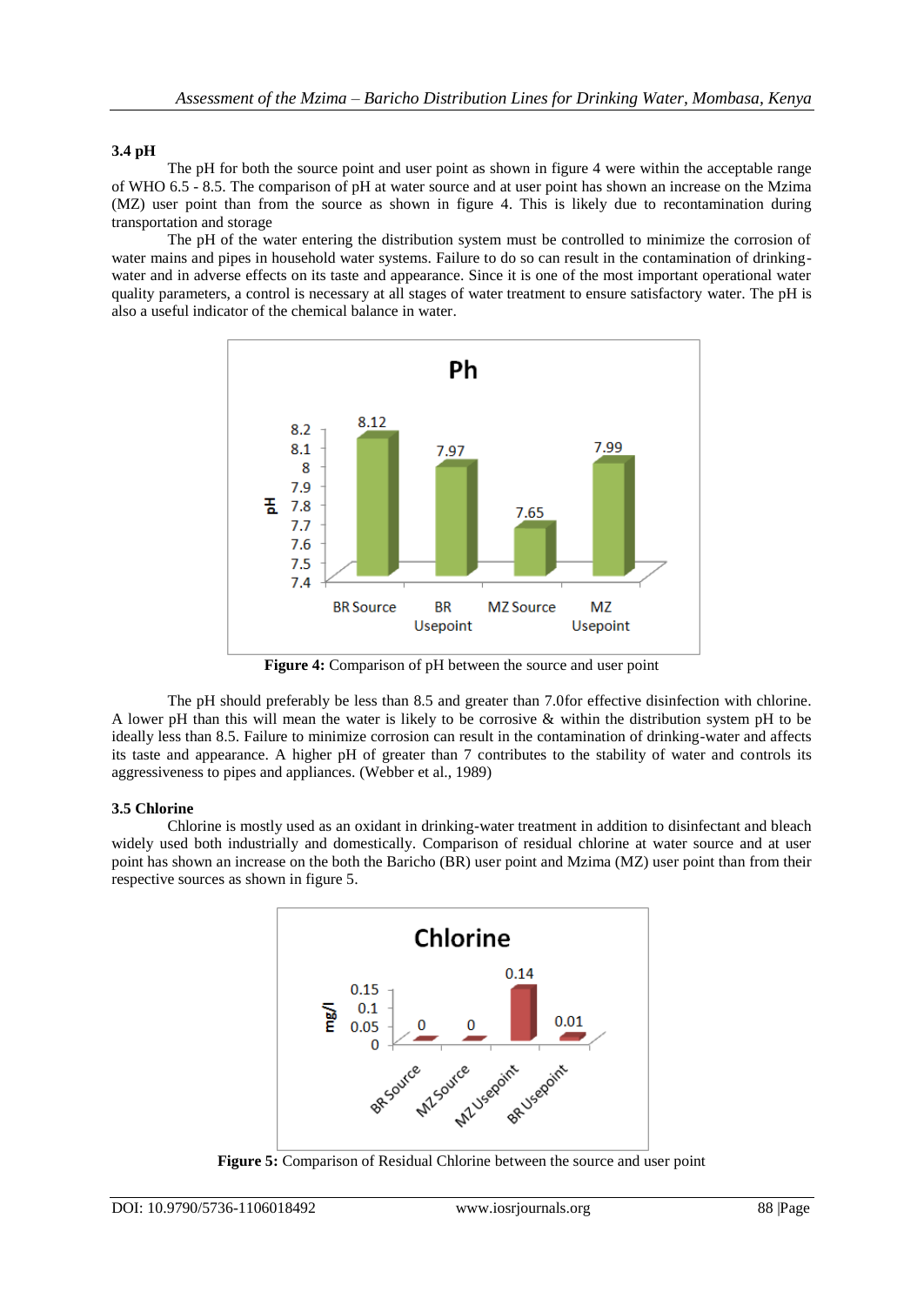The small amount of chlorine typically used to disinfect water does not pose risks to human health. The World Health Organization (WHO) has established a guideline value of 5 mg/l for chlorine in drinking water, meaning that such concentrations are considered acceptable for human consumption

## **3.6 Nitrates**

The nitrate levels for all the sites sampled during both the dry and wet seasons were below the water quality standards (5 mg/l) set by WHO guidelines as shown in figure 6. Comparison of nitrate at water source and at user point has shown an increase on both the Baricho (BR) user point than from the sources as shown in figure 6.



Figure 6: Comparison of Nitrate between the source and user point

Nitrate can reach both surface water and groundwater as a consequence from wastewater disposal, leaching from natural vegetation and from oxidation of nitrogenous waste products in human and animal excreta, including septic tanks (WHO, 2011), this is likely the reason of the increase in nitrates in Baricho use point.

### **3.7 Phosphates**

The phosphate levels in water samples in all cases were below the KEBS limits (10.0 mg/l) thus, safe for domestic use. The natural levels of phosphate usually range from 0.005 to 0.05 mg/l.



**Figure 7:** Comparison of Phosphate between the source and user point

Comparison of phosphate at water source and at user point has shown an increase on both the Baricho (BR) user point and Mzima (MZ) user point than from their respective sources as shown in figure 7. Phosphates enter waterways through different sources such as fertilizers, pesticides, pulp and paper industry, cleaning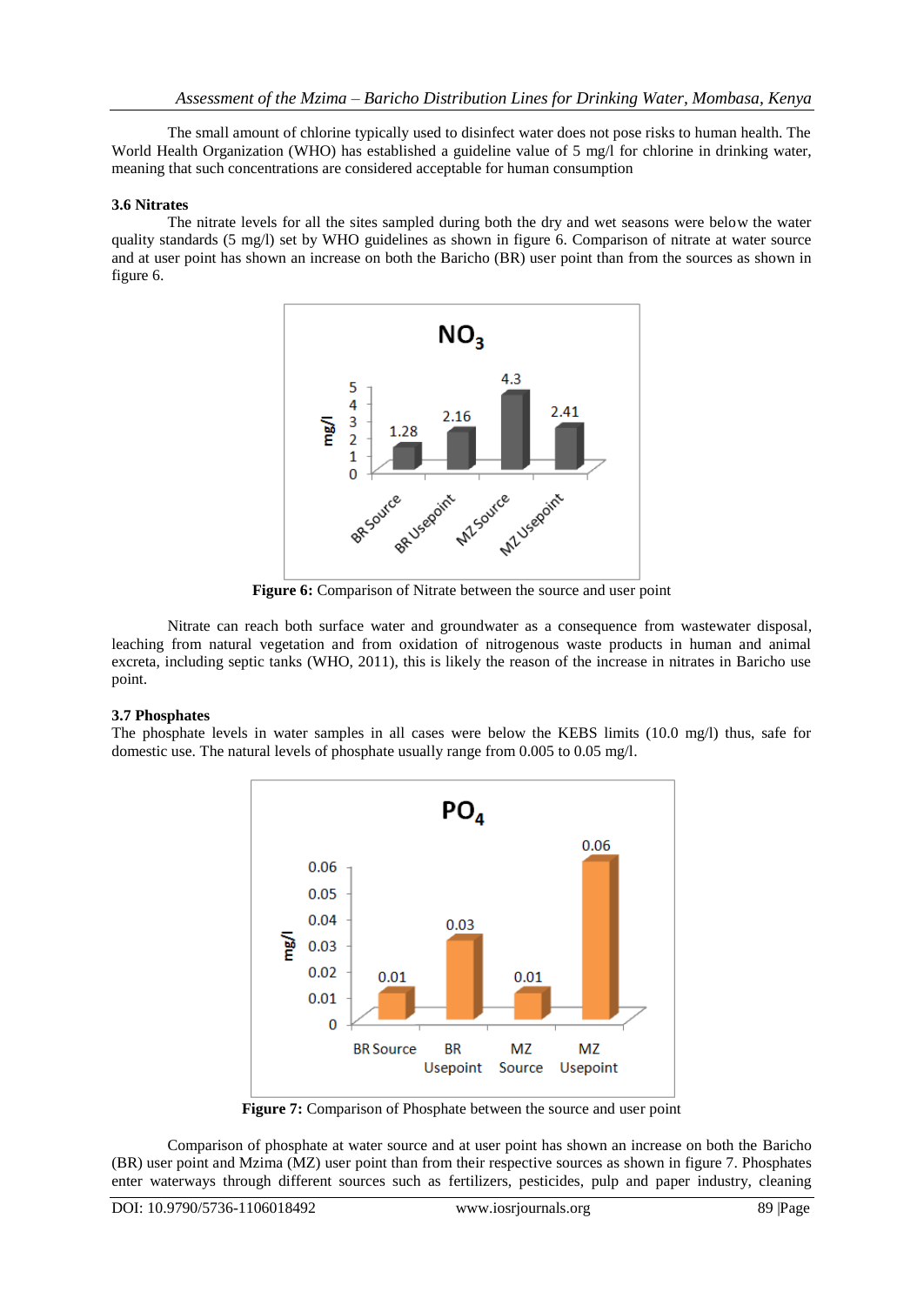compounds, phosphate-containing rocks and solid or liquid wastes and this is likely the reason of the increment at usepoint than the source point.

### **3.8 Lead**

The Baricho source and its user point have higher levels of lead than the recommended 0.015 mg/l and also in comparison to the Mzima source and user point as shown in figure 8.



**Figure 8:** Comparison of trace metal ions between the source and user point

Lead is present in tap water to some extent as a result of its dissolution from natural sources but from household plumbing systems in which the pipes solder, fittings, or service connections to homes contain lead. Lead is a cumulative general poison and associated with several health hazards like anemia (Moore. 1988), reproductive effects (Wildt *et al*. 1983). Lead and other metals like Al and Cd exhibit extreme toxicity even at trace levels (Merian, 1991). From a drinking water perspective, the almost universal use of lead compounds in plumbing fittings and as solder in water distribution systems is important (Moore. 1988). Lead pipes may be used in older distribution systems and plumbing although the current PVC and uPVC pipes also contain lead compounds that can be leached from them and result in high lead concentration in drinking water (Zhang and Lin, 2015).

### **3.9 Iron and Manganese**

Iron and manganese are common household water contaminants with no known direct health effects at levels found in water. These minerals will not harm you, but they may cause reddish-brown or black stains on clothes or household fixtures. (WHO, 2003)

Iron is the most abundant element, by weight, in the earth's crust and the second most abundant metal in earth's crust. It is an essential element in human nutrition. The minimum daily requirement of iron is ranged from about 10 to 50 mg/day (FAO/WHO 1988)

Iron is rarely found in nature but most commonly found in nature in the form of its oxides, as the iron ions  $Fe^{2+}$  and  $Fe^{3+}$  readily combine with oxygen- and sulfur-containing compounds to form oxides, hydroxides, carbonates, and sulfides.

Manganese is one of the most abundant metals in Earth's crust and naturally occurring in many surface water and groundwater sources, particularly in anaerobic or low oxidation conditions, and this is the most important source for drinking-water. Manganese occurs naturally in many food sources, and the greatest exposure to manganese is usually from food (WHO, 2003).

Manganese, usually occurring with iron, is used principally in the manufacture of iron and steel alloys, as an oxidant for cleaning, bleaching and disinfection (as potassium permanganate) and as an ingredient in various products.(ATSDR, 2008)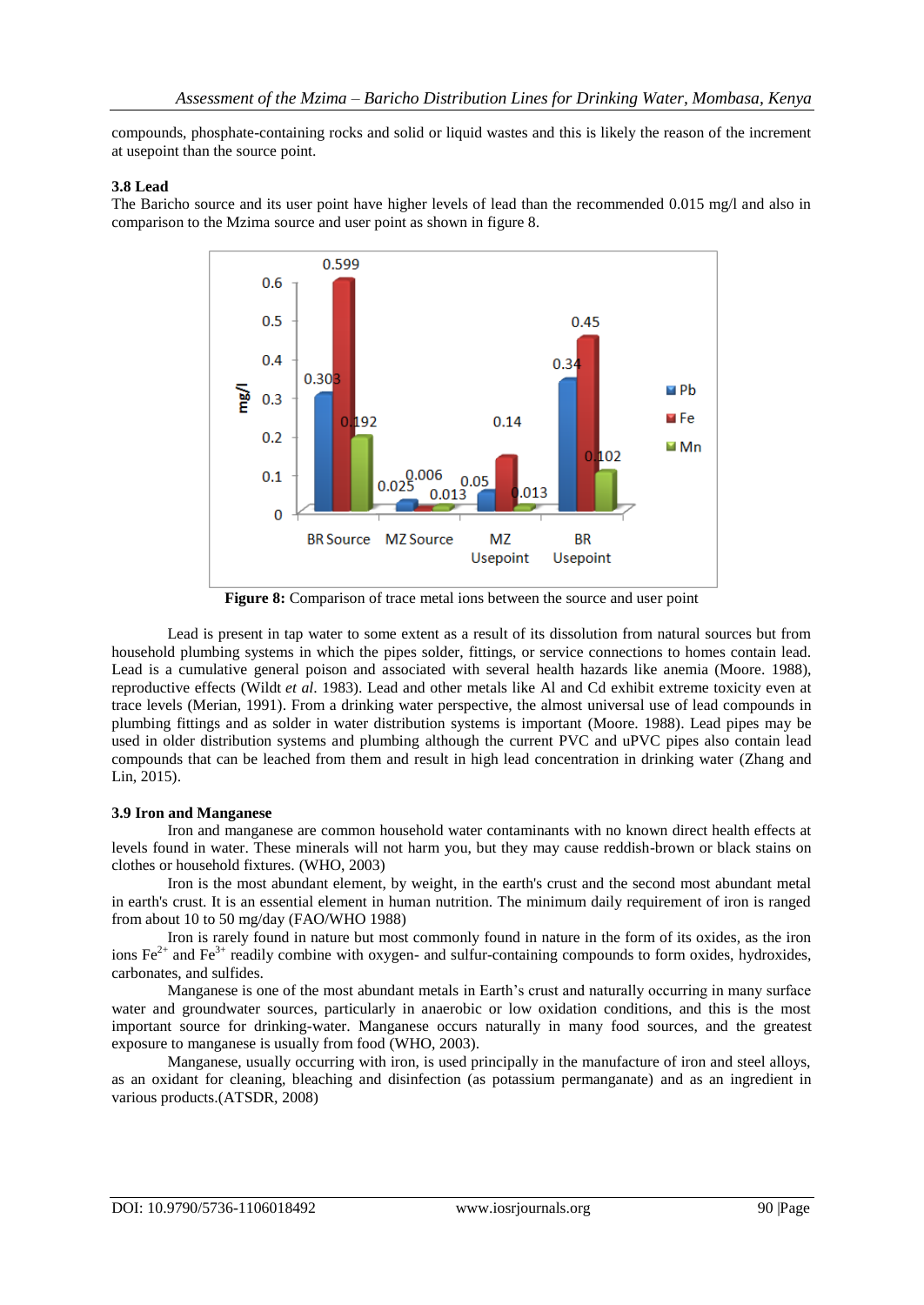

**Figure 9:** Mean Trace Metal Levels in Mzima Water Line

Levels of Manganese exceed the WHO standard of 0.05 mg/l in the Baricho water line, but are within acceptable limits in the Mzima water line. Whilst the levels of Iron at the Mzima source and user point well below the accepted standard of 0.3 mg/l but higher in the Baricho source and user point as shown in figure 8 this trend is seen also in all the sample sites for both Mzima and Baricho as shown in figure 9 and 10 respectively The levels of iron at Baricho water line have exceeded the acceptable limits which have led to the accumulation of deposits in the distribution system that has formed a coating on pipes, which may slough off as a black precipitate. Concentrations of the range  $0.2 - 0.5$  mg/l are usually acceptable to consumers.



**Figure 10:** Mean Trace Metal Levels in Baricho Water Line

The health effects from over-exposure of manganese are dependent on the route of exposure, the chemical form, the age at exposure, and an individual's nutritional status (USEPA, 2004).

# **IV. Conclusion**

Water from both Mzima and Baricho water lines meet most of the chemical portability standards. Both the Mzima and Baricho had seven (7) sampling sites where parameters levels were analysed and found that the samples which were collected from the Baricho water line has produced parameters which were almost within the WHO limits. The Mzima water line showed that the pH, chlorine, nitrite and phosphates values were all within the accepted limits, although Nitrates were higher in all the sampling sites with the highest value at the Voi sampling site.

The study has led to conclude that the quality of water samples studies were mostly within acceptable limits of physico -chemical parameters studied other than Iron, lead and manganese. Manganese and iron levels